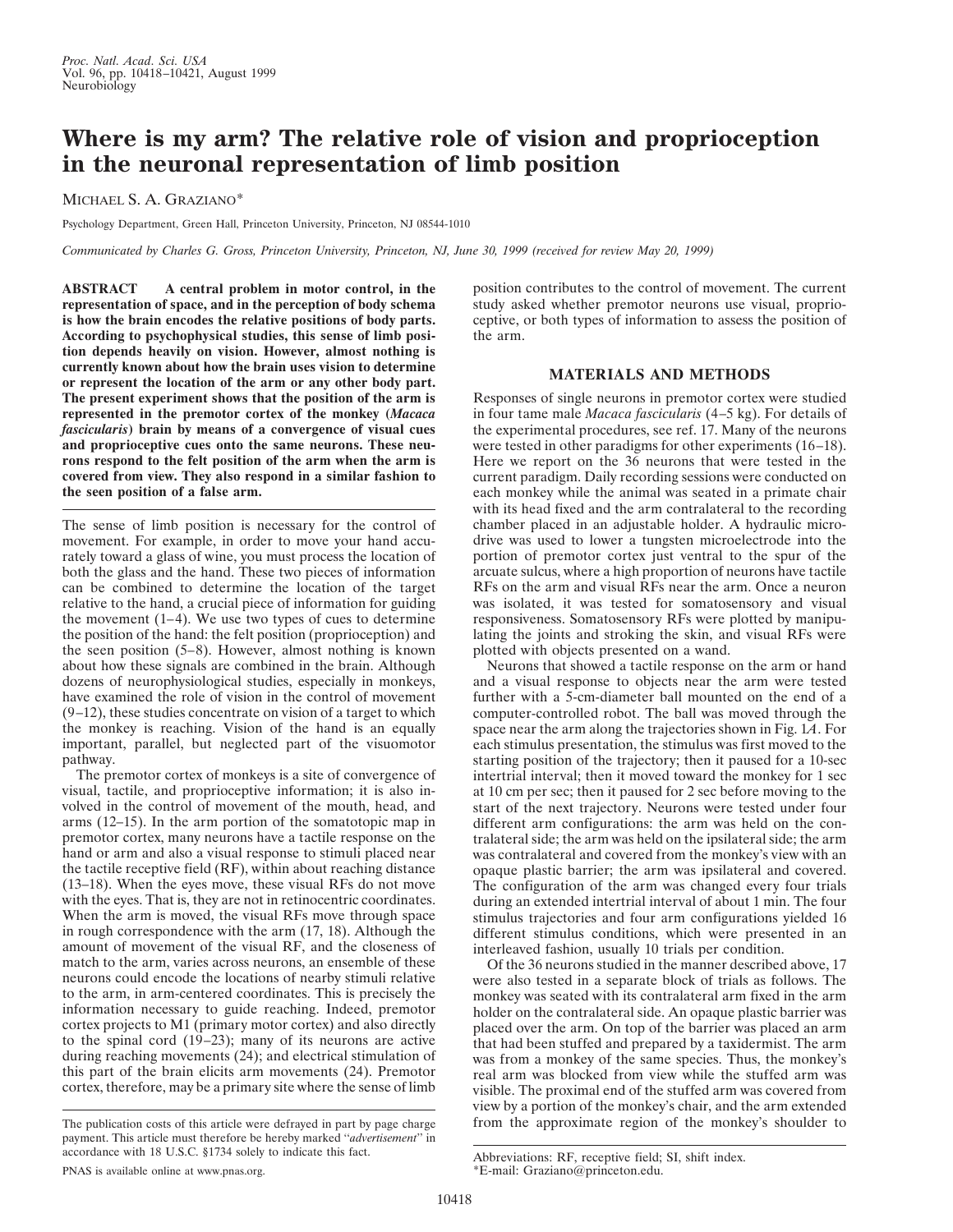

FIG. 1. Visual responses of a typical premotor neuron with a tactile RF (hatched) on the forearm and hand, and a visual RF within 10 cm of the tactile RF. (*A*) On each trial, the arm contralateral to the neuron was fixed in one of two positions and the visual stimulus was advanced along one of four trajectories (1–4). For this neuron, the two arm positions were chosen to align the visual RF near the hand and forearm with trajectories 2 and 3. For other neurons, the arm was moved to different extents depending on the location of the visual RF, to better capture the movement of the visual RF with the arm. (*B*) Responses of the neuron to the four stimulus trajectories when the arm was visible to the monkey. When the arm was fixed on the right, the response was maximum at position 3. When the arm was fixed on the left, the maximum response moved to the left, to position 2. (*C*) Responses of the neuron when the arm was covered. The movement of the visual RF with the arm was reduced but not eliminated, indicating that the neuron combined both proprioceptive and visual information about the position of the arm. Each point is a mean of 10 trials. Error bars are standard error.

produce a life-like effect to the eye of the experimenter. We tested each neuron under two arm configurations: when the stuffed arm was on the contralateral side, directly over the real arm; and when the stuffed arm was angled toward the ipsilateral side. The four stimulus trajectories and two arm configurations yielded 8 different stimulus conditions, which were presented in an interleaved fashion, usually 10 trials per condition.

In a previous experiment (16) we showed that the visual RFs in premotor cortex remain anchored to the arm, at the same location, whether or not the monkey performs a fixation task. However, the magnitude of the visual response is reduced for some neurons during the performance of the fixation task. Five of the 36 neurons in this experiment were tested both while the monkey was fixating on a small light placed 23 cm away and while the monkey was not performing any fixation task. The pattern of results was the same in both these conditions for all five neurons, confirming that fixation control was not necessary for this experiment. The remaining 31 neurons were tested without fixation control. Below, I report on the data collected without fixation control.

## **RESULTS AND DISCUSSION**

Fig. 1 shows the results for an example neuron with a tactile RF on the forearm and hand and an adjacent visual RF. The neuron responded best to visual stimuli that moved downward in the region of the visual RF. It also responded somewhat to other directions of motion of a visual stimulus, including radially away from the monkey, toward the monkey, rightward and leftward, and also to stationary stimuli in the space near the tactile RF. For the tests shown in Fig. 1, we used a stimulus that moved along a straight trajectory toward the monkey. When the arm was held on the right and uncovered, visible to the monkey (Fig. 1*B*, open squares), the neuron responded best to a visual stimulus moving along trajectory 3, directly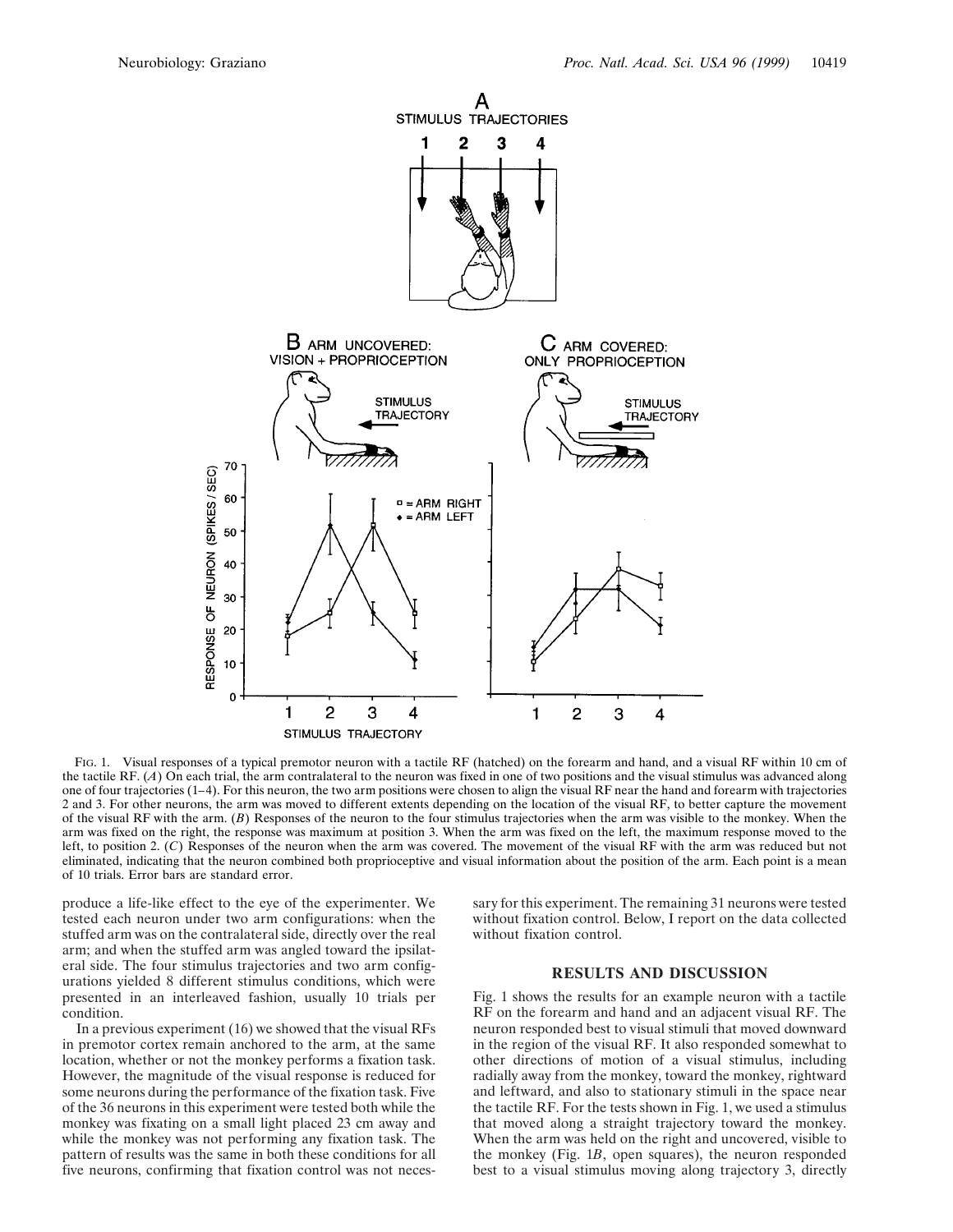over the forearm. When the arm was bent toward the left (Fig. 1*B*, filled diamonds), the visual RF moved toward the left, and the neuron responded best to trajectory 2, again directly over the forearm. That is, the visual RF was anchored to the tactile RF on the forearm and moved in spatial register with that part of the arm. Fig. 1*C* shows the result for the same neuron when the arm was covered, thereby removing visual information about the position of the arm. Again, when the arm was on the right, the neuron responded best to trajectory 3. When the arm was on the left, the visual RF shifted slightly toward the left, and the neuron responded equally well to position 2 and 3. Because the response depended on arm position, even though the arm was not visible, this neuron must have received proprioceptive input about the position of the arm. However, covering the arm reduced the amount that the visual RF moved with the arm, indicating that the sight of the arm also contributed to the neuron's information about arm position.

To quantify the amount of shift of the visual response, a shift index (SI) was calculated. First the weighted spatial average, or center of mass, of the visual response was calculated by using the formula CM =  $(R_1 + 2R_2 + 3R_3 + 4R_4)/(R_1 + R_2 + R_3 +$  $R_4$ ), where  $R_1$  through  $R_4$  = the mean neuronal response in spikes/sec during stimulus presentation along trajectories 1 through 4. For the data in Fig. 1*B*, the center of mass when the arm was on the right was 2.78 and the center of mass when the arm was on the left was 2.30. The SI was then calculated by subtracting one center of mass from the other. For this example neuron, when the arm was uncovered and visible to the monkey (Fig. 1*B*) SI = 0.48; and when the arm was covered (Fig. 1*C*),  $SI = 0.29$ . Thus, removing the sight of the arm caused a reduction in the effect of arm position on the response of the neuron.

Fig. 2 shows the mean result for all 36 neurons. The mean SI when the arm was ''uncovered,'' that is, when the monkey had both visual and proprioceptive cues about arm position, was significantly greater than zero, indicating that on average the visual RFs moved when the arm moved (see legend of Fig. 2 for details of statistics). This result is expected, and is a



FIG. 2. Mean SI (amount that the visual RF shifted when the arm was moved) under three conditions: first, when the arm was uncovered and the monkey had both visual and proprioceptive information about arm position; second, when the arm was covered and the monkey had only proprioceptive information about arm position; and third, when the monkey's arm was stationary and blocked from view, and a detached, stuffed monkey arm was placed in view and moved to two different positions.  $N =$  number of neurons per mean. Error bars are standard error of the mean. The SI for Arm Uncovered was significantly greater than zero: mean = 0.18, SEM = 0.04,  $t = 4.97$ ,  $P <$ 0.0001. The SI for Arm Covered was significantly greater than zero: mean = 0.08, SEM = 0.03,  $t = 2.75$ ,  $P \le 0.01$ . The SI for Visual + Proprioceptive was significantly greater than the SI for Proprioceptive: *t* test for correlated data,  $t = 2.77$ ,  $P < 0.05$ , adjusted with the Bonferroni correction for multiple tests. The SI for Fake Arm was significantly greater than zero: mean =  $0.12$ , SEM =  $0.06$ ,  $t = 2.20$ ,  $P \leq 0.05$ .

replication of our previous study (17). The SI varied from neuron to neuron, ranging from  $-0.09$  to 0.78. Thus, not all neurons had a visual RF that moved as the arm moved, also in agreement with our previous results. For different neurons, the tactile RF was located on the upper arm, the forearm, and hand, or encompassed the whole arm. Since these parts of the arm moved to different extents, the associated visual RF also moved to different extents in different neurons. This effect also contributed to the variability in the SI.

The mean SI when the arm was ''covered,'' that is, when the monkey had only proprioceptive information about arm position, was also significantly greater than zero (see legend to Fig. 2), indicating that proprioceptive information alone was able to influence the responses of the neurons. Finally, the mean SI was significantly less when the arm was covered than when it was in view, indicating that the sight of the arm also contributed to the neuronal representation of arm position. These results show that both visual and proprioceptive cues about arm position converge on the same neurons.

To explore the effect of the sight of the arm on premotor neurons, we used a monkey arm that had been stuffed by a taxidermist. Of the 36 neurons described above, 17 were further tested in a separate block of trials, during which the monkey's real arm was covered from view with the opaque barrier and the stuffed arm was placed on top of the barrier. We asked whether the visual RFs of any of the neurons would move as the stuffed, or ''visual'' arm was moved. Note that in this experiment, the position of the stuffed arm can be in conflict with the felt position of the real arm. Will this conflict nullify the effect of the stuffed arm? Psychophysical evidence from humans shows that when the sight of the arm is dissociated from the real position of the arm by using prisms (6) or a rubber arm (8), the subjects' sense of arm position is indeed influenced by the visual information. The sensed position lies between the actual position and the seen position. Thus we hypothesized that the sight of the stuffed arm would influence the behavior of the neurons in premotor cortex.

For each neuron, we calculated an SI for the fake arm; that is, the amount that the visual RF moved when the fake arm moved. As shown in Fig. 2, the mean SI for the fake arm was significantly greater than zero, indicating that these neurons were influenced by the sight of the fake arm. When the fake arm moved, the visual RFs on average also moved in the same direction, even though the monkey's real arm was stationary.

The results were analyzed further as follows. For each of the 17 neurons, three SIs were obtained. SI<sub>visual+proprioceptive</sub> indicates the amount that the visual RF shifted with the monkey's own arm, when it was uncovered and the monkey had both visual and proprioceptive cues about the change in arm position; SI<sub>proprioceptive</sub> indicates the amount that the visual RF shifted with the monkey's arm when it was covered from view and the monkey had only proprioceptive cues about the change in arm position; and  $SI<sub>visual</sub>$  indicates the amount that the visual RF shifted with the stuffed arm, when the monkey was provided with a purely visual signal about a change in arm position. It was hypothesized that these three quantities should be systematically related. Specifically, the difference between  $SI<sub>visual+proprioceptive</sub>$  and  $SI<sub>proprioceptive</sub>$  should indicate the amount that the neuron is influenced by the sight of the monkey's own arm, while  $SI<sub>visual</sub>$  should indicate the amount that the neuron is influenced by the sight of the fake arm. If the neurons are indeed influenced by visual information about arm position, then these two experimentally independent measures should be correlated. As shown in Fig. 3, across the sample of neurons the two measures were highly correlated  $(r = 0.84, P < 0.0001)$ . There was a range of neurons: some were relatively more influenced by visual information about the monkey's own arm, and thus were influenced by the sight of the stuffed arm; whereas others were relatively more influenced by proprioceptive information about the monkey's